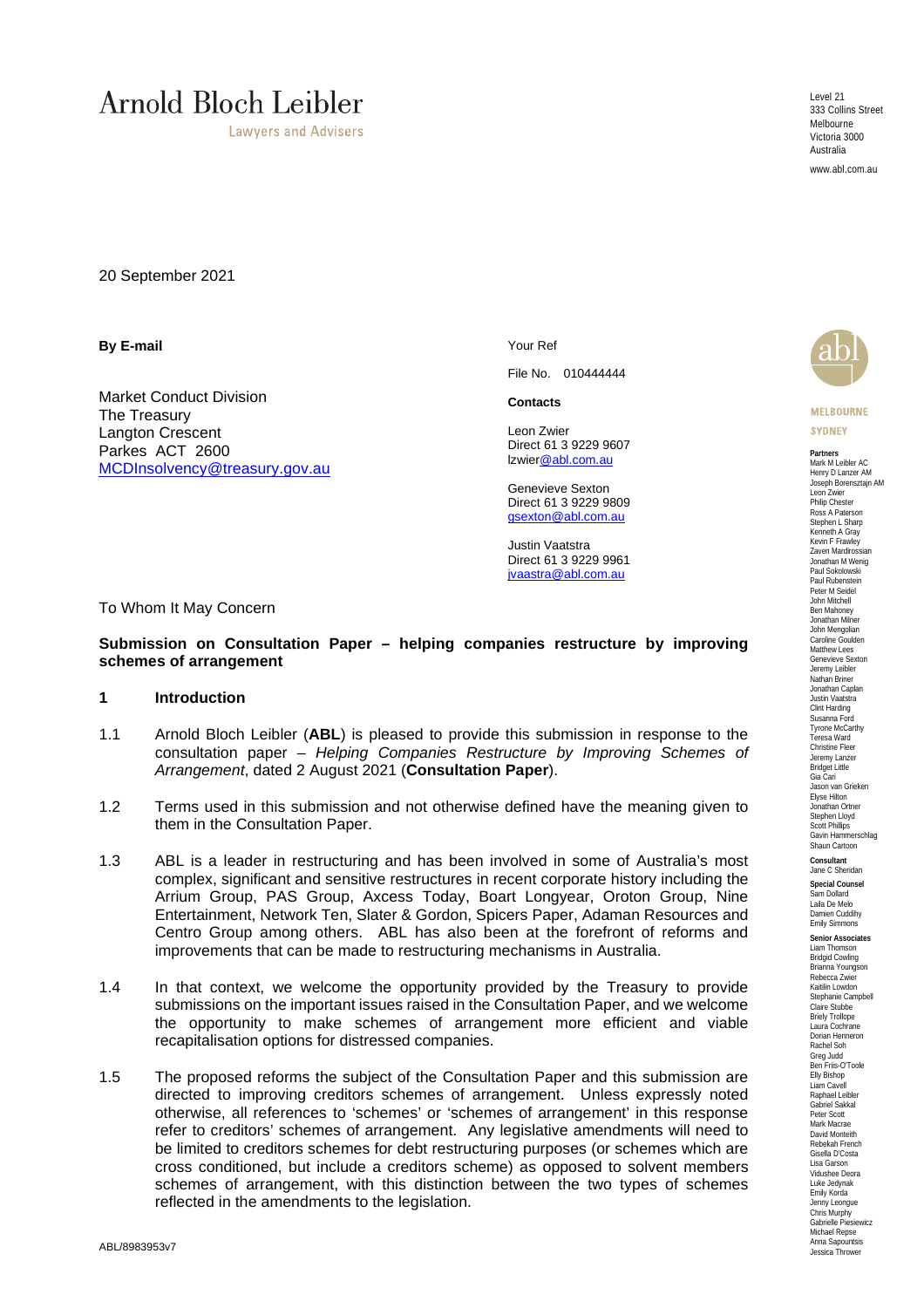# **ABL Response**

Set out below are our responses to the questions raised in the Consultation Paper, using corresponding numbering.

# **2 Question 1A**:

*Should an automatic moratorium apply from the time that a Company proposes a scheme of arrangement? Should the automatic moratorium apply to debt incurred by the Company in the automatic moratorium period?* 

- 2.1 In many instances, particularly those in which the counterfactual to the Scheme is an insolvent administration, a moratorium may assist in the implementation of a scheme of arrangement, and in the corresponding restructure of the Company. It allows for the Company to have 'clear air' whilst it pursues its restructure plans and creates efficiencies in not requiring the Company to defend actions which might ultimately be compromised through the scheme of arrangement. A moratorium would also create a more level playing field for all creditors by preventing certain creditors from bringing actions to exert pressure on the Company to extract favourable or preferential treatment.
- 2.2 Section 411(16) of the *Corporations Act 2001* (Cth) (**Corporations Act**)1 provides for a Court to restrain (on application by the Company, a member of the Company or any creditor of the Company) further proceedings in any action or other civil proceedings against the Company. In our experience, such stay applications have reasonable prospects of success where the Scheme application has been filed and proceedings are on foot or threatened at the time the Scheme is being propounded. We have also had experience in having such stays recognised in foreign jurisdictions.
- 2.3 However, we have also had experiences in which an aggressive creditor who may be crammed down by a Scheme seeks to commence proceedings against the Company so as to cause disproportional damage to the Company and a majority of its creditors. Such actions are designed to exert pressure on the Company and its supporting creditors to pay out the recalcitrant creditor (knowing that the Company is not sufficiently along the path to propound a Scheme). There is an unresolved question as to when the Court could grant the Company relief under section 411(16) as the Scheme proceeding could only be commenced with no more than a mere outline of a Scheme and the Scheme could take months to advance.
- 2.4 If a statutory moratorium is enacted it should be able to be modified or lifted on application to the Court by an aggrieved creditor or other interested party to prevent abuses (which is currently able to be managed via the use of the Court's discretion under section 411(16)).
- 2.5 Accordingly, whilst we see merit in making such a stay automatic from the date the Company announces that a Scheme will be propounded (as it would provide greater certainty, remove the cost of the summary application and create efficiencies for many schemes), any automatic moratorium that was adopted should include an express power for the Courts to lift all or part of the moratorium, upon application by a creditor or other sufficiently interested person, where it is in the interests of justice to do so. By that, we do not mean that the Court should consider on a creditor-by-creditor basis whether the moratorium is unjust (as a stay will often be considered 'unjust' when viewed in a narrow context), but rather that it must be considered in the context of the scheme of arrangement and the circumstances of the Company as a whole. Relevant considerations may include:

Unless expressly noted otherwise, all legislative references used in this submission refer to the *Corporations Act 2001* (Cth).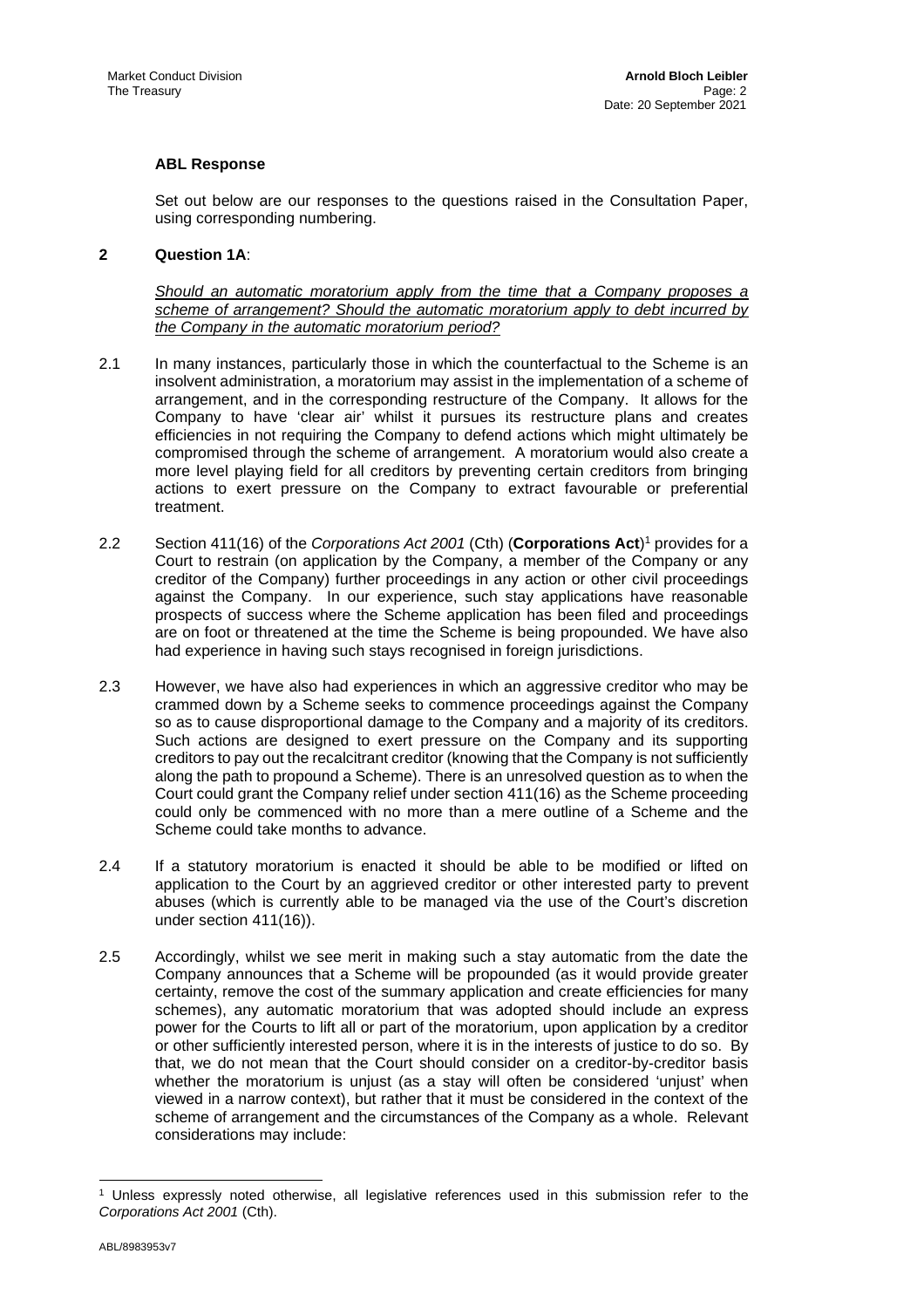- (a) the nature of the proceedings (for example, whether they are seeking to stay a secured creditor, or a creditor with such voting power that its consent is required for any scheme success);
- (b) whether the proceedings would interfere with or jeopardise the proposed scheme;
- (c) whether the claims the subject of the proceeding are intended to be compromised by the proposed scheme and more appropriately dealt with in the context of the scheme approval process; and
- (d) whether the claim is insured.

# **3 Question 1B**:

*Should the automatic moratorium apply to debt incurred by the Company in the automatic moratorium period?*

- 3.1 A scheme is, by its nature, a public process due to the requisite Court applications and publication requirements. Creditors dealing with a Company that is propounding a scheme should be aware that it is subject to a scheme process (and perhaps the ASIC register should be obliged to be updated with this information, akin to the current notification obligations when entities enter external administration).
- 3.2 Nevertheless, we are of the view that any automatic moratorium should not apply to debts incurred during the scheme period. This is necessary to protect creditors who continue to trade with the Company whilst it is undergoing a scheme process (and who are currently subject to the ipso facto stay on exercising contractual rights pursuant to section 415D from when the Company publicly announces its intention to make an application under section 411).
- 3.3 By way of contrast, in voluntary administration creditors are encouraged to continue to trade with company because:
	- (a) the administrator is personally liable for debts incurred during the voluntary administration period with that liability supported by a statutory lien over the company's assets (per Division 9 of Part 5.3A); and
	- (b) debts paid during the administration period with the authority of the administrator cannot generally be impugned as unfair preferences if the Company later goes into liquidation by reason of section 451C.
- 3.4 Creditors trading with a Company propounding a creditors' scheme may be vital to the continued viability of the Company. Given those creditors do not have the benefit of the personal liability and lien provisions that apply to trading debts incurred in voluntary administration, we consider that they should be able to take steps to recover debts incurred during the scheme period, subject to any specific Court ordered stay that is available under section 411(16).
- *3.5* Having regard to the recent introduction of the ipso facto stay, it may also be appropriate to include an analogous provision to section 451C to protect creditors from unfair preference claims in respect of trading debts incurred during the scheme period (if the Company subsequently goes into liquidation). A balance needs to be struck between giving the Company 'breathing space' during the scheme process (which can be protracted) and not discouraging ongoing trade creditors continuing to trade with the Company. Such creditors are often fundamental to the Company's ongoing viability.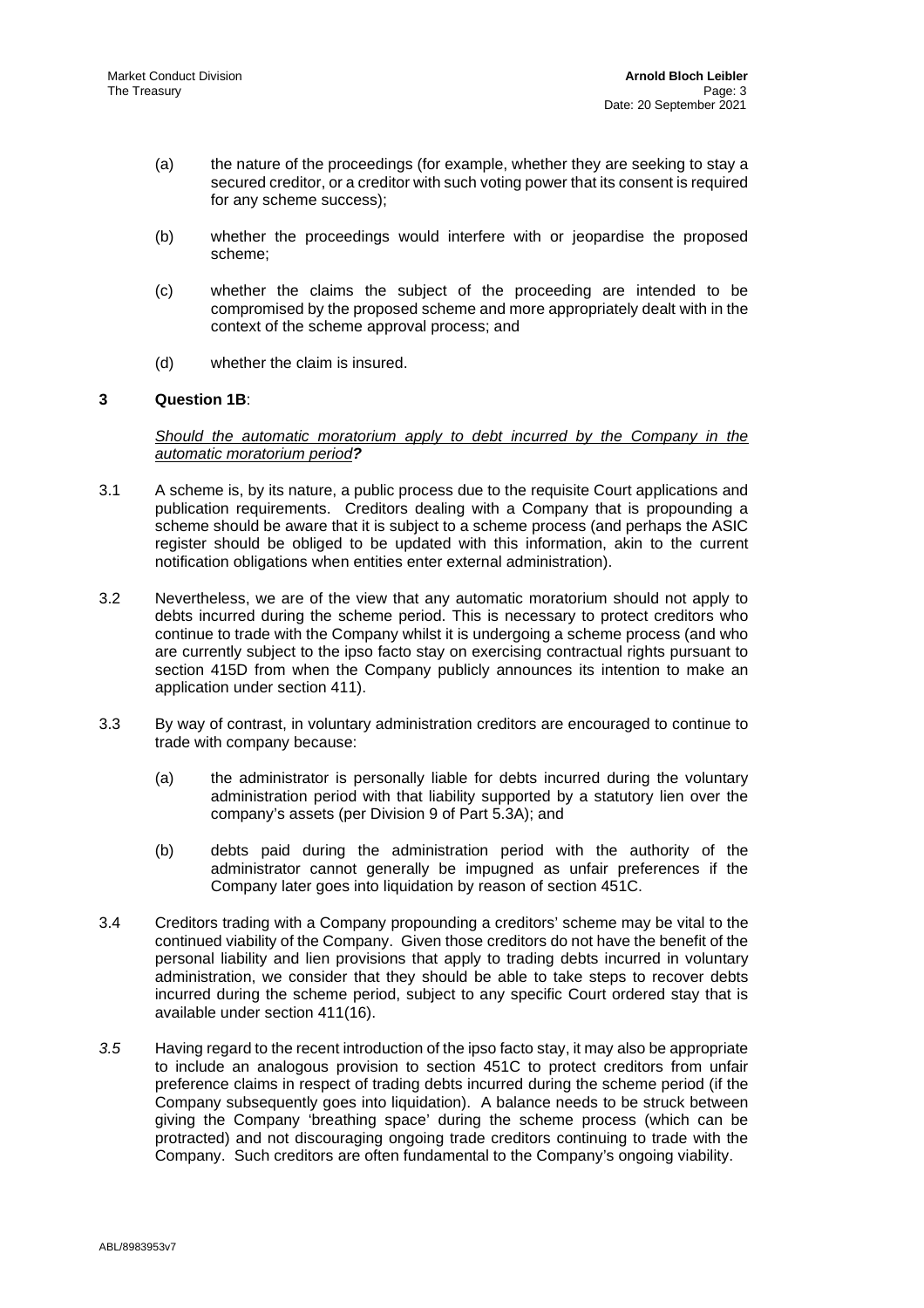# **4 Question 2**:

*Would the moratorium applied during voluntary administration be a suitable model on which to base an automatic moratorium applied during a scheme of arrangement? Are any adjustments to this regime required to account for the scheme context? Should the Court be granted the power to modify or vary the automatic stay?*

- 4.1 As explained above, the protections afforded to creditors who trade with a Company during voluntary administration in Division 9 of Part 5.3A do not apply to creditors' schemes. Accordingly, the moratorium that applies in voluntary administration should be tailored to the scheme context, including in the manner discussed above with respect to debts incurred during the scheme period.
- 4.2 To protect the Company from distraction, costs and 'greenmail' attempts during the scheme period, an automatic moratorium should include:
	- (a) a stay on proceedings against the Company, including arbitration proceedings; and
	- (b) a stay on enforcement processes against the property of the Company.
- 4.3 The stay would however be subject to being lifted by the Court on the application of a creditor.
- 4.4 In addition, section 411(16) could be adjusted to allow the Company to apply for a wider range of orders staying:
	- (a) enforcement and recovery actions by secured creditors or owners of leasehold property;
	- (b) the enforcement of guarantees;
	- (c) winding up applications;

where the proposed scheme will compromise secured creditor rights and claims if passed and provided that adequate protections are implemented to protect the interests of secured creditors and owners of property.

#### **5 Question 3:**

*When should the automatic moratorium commence and terminate? Are complementary measures (for example, further requirements to notify creditors) necessary to support its commencement?* 

- 5.1 If implemented, the automatic moratorium should commence at the same time the ipso facto stay takes effect in accordance with section 415D (i.e. upon public announcement) but with an ability for the Company to make an urgent application to the Court to have it heard earlier should circumstances warrant. In terms of duration, we are of the view that the automatic moratorium should end on the earlier of the date on which:
	- (a) the Company withdraws the scheme and/or the scheme ceases to be propounded;
	- (b) the Company fails to obtain orders from the Court convening a meeting of creditors at the first Court hearing and the Company is not granted leave to reapply at the first hearing;
	- (c) the scheme is not approved by the requisite majority of creditors;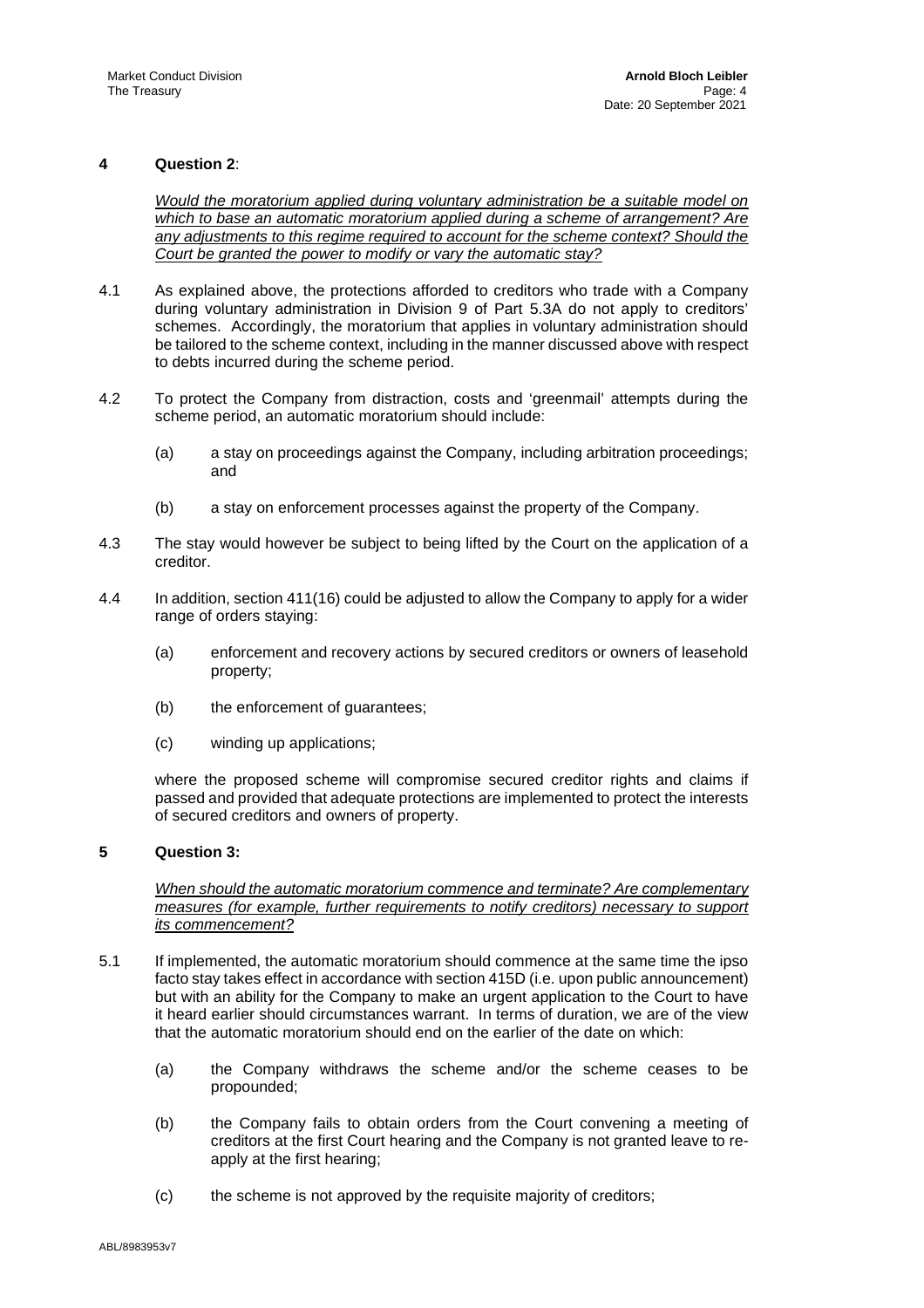- (d) Court rejection of the scheme at the  $2<sup>nd</sup>$  hearing; and
- (e) lodgement of the Court orders approving the scheme with ASIC, such that it becomes effective.
- 5.2 As noted above in paragraph 3.1, we think there is merit in requiring ASIC's records to be updated when an application is made under section 411 to note whether a Company is propounding a scheme of arrangement, such that this status would then become apparent from a search of ASIC's records, so as to allow for greater transparency with all creditors.

#### **6 Question 4:**

*How long should the automatic moratorium last? Should its continued application be reviewed by the Court at each hearing?* 

- 6.1 We refer to the above question at paragraph 5 in relation to when the automatic moratorium should terminate.
- 6.2 We do not think it should be considered by the Court at each hearing during the scheme process as a matter of course (as this would burden the Company and propounding creditors to deal with such applications on a repeating basis), but that the Court be granted the power to hear an application by a creditor or other interested person for an early lifting of the moratorium if it is in the interests of justice to do so.

# **7** *Question 5:*

# *Are additional protections against liability for insolvent trading required to support any automatic moratorium?*

- 7.1 Given that schemes are essentially a 'debtor in possession' model without the same protections afforded to creditors who trade with the company during the scheme period that apply in voluntary administration, the general legal framework in relation to directors' duties during the twilight zone of insolvency and insolvent trading (including any safe-harbour protections and other general law and statutory defences) should apply.
- 7.2 We note the adequacy and effectiveness of the provisions relating to insolvent trading (and the safe-harbour protections) are currently the subject of separate consultation and review.

#### **8 Question 6:**

*What, if any, additional safeguards should be introduced to protect creditors who extend credit to the Company during the automatic moratorium period?* 

8.1 We refer to our comments under question 1B above at paragraph 3.

#### **9 Question 7:**

*Should the insolvency practitioners assisting the Company with the scheme of arrangement be permitted to act as the Voluntary Administrators of the Company on scheme failure?*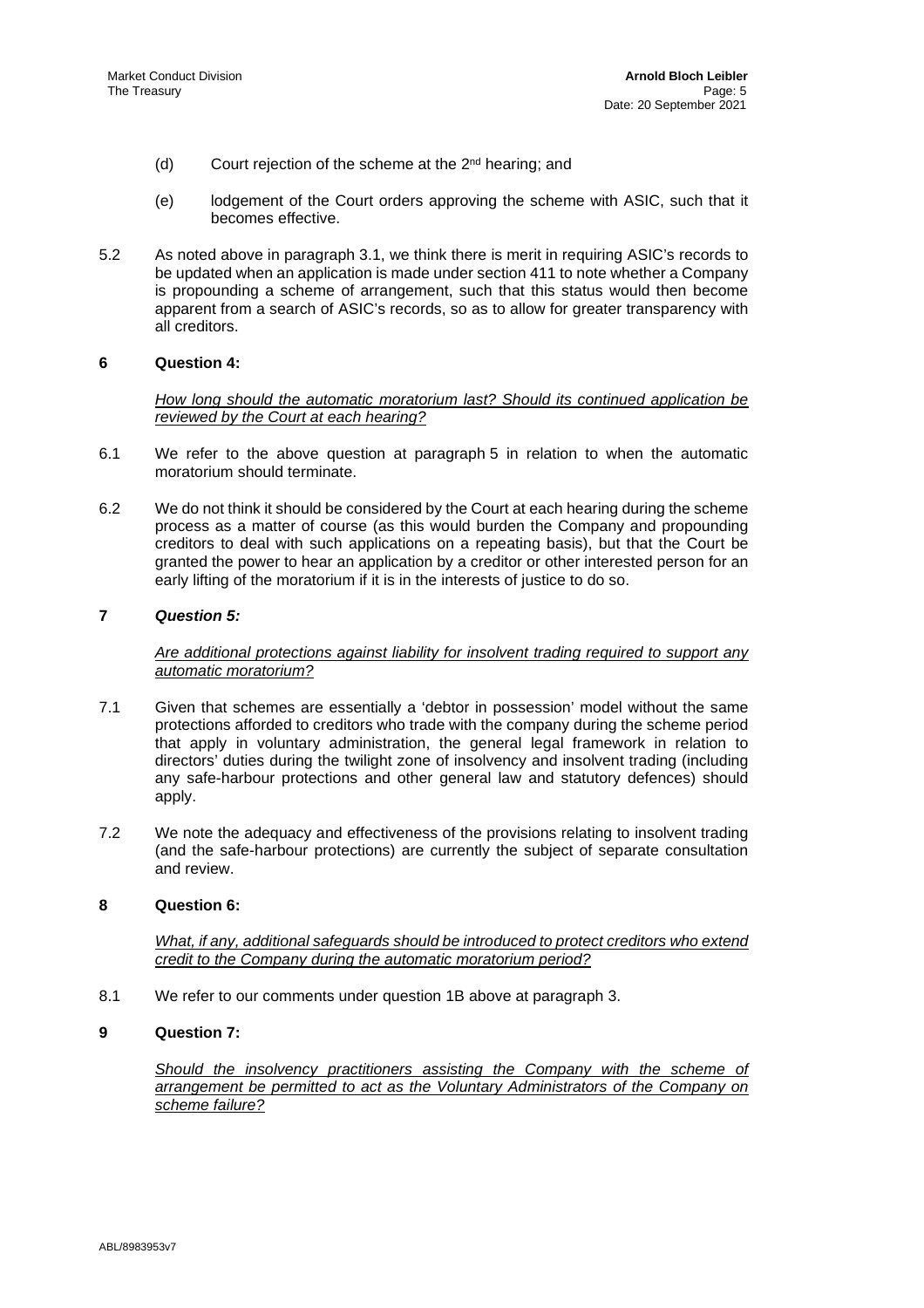- 9.1 We are the view that a commercial approach to 'independence' of practitioners needs to be applied (and we have welcomed recent judicial authority on this point in a voluntary administration context).2
- 9.2 There are circumstances where, if a scheme of arrangement fails, it will be efficient and in the best interests of all creditors, that the incumbent insolvency practitioners continue on as voluntary administrators. However, in such circumstances, it is likely that a 'special purpose' insolvency practitioner be appointed to consider such issues such as preferences and insolvent trading.

#### **10 Question 8:** *Is the current threshold for creditor approval of a scheme appropriate? If not, what would be an appropriate threshold?*

10.1 The threshold for creditor approval has two main aspects. The first relates to the formation of the class or classes, and the second is the actual votes required for each class to approve the scheme. Separately, there is also the issue of cross class cram downs.

# *Formation of Classes*

Schemes of arrangements are currently incredibly time consuming and costly. The risk of a particular "class" of creditor vetoing a scheme also limits their utility as explained by one commentator as follows:

*One of the issues that presents difficulties for using schemes for restructuring is the requirement to compose separate classes of creditors, and the need to obtain approval from each class, which may create opportunities for greenmailing lenders which can result in value leakage to subordinate creditors*. 3

Accordingly, their use in a distressed company context has substantially diminished in recent times.

- 10.2 Where they have been used, the impact and applicability of "classes" has become less relevant, and less recognised by the Courts (that is, there has been a trend to create broader more inclusive class groups). We have welcomed this interpretation by the Courts, as (on the whole) it reduces greenmailing risk and allows for more a streamlined process.
- 10.3 However, the concept of a class of creditors still creates a significant gateway issue to the utility of a creditors' scheme of arrangement, and creates greater implementation risk than other alternative transaction structures (such as a deed of company arrangement, for example). If a creditor forms a different class, they effectively have a veto right against any scheme that seeks to compromise them, and therefore can obstruct an informal restructure or make it more costly, regardless of the extent of their economic interest. On the other hand, this possibility needs to be balanced with the reality that a creditors' scheme of arrangement is a powerful tool which can not only compromise existing claims, but can change future contractual rights. To remove the concept of classes in a manner that allows for differential treatment between creditors, without needing approval from the affected groups, may allow one group of creditors to exploit another.

<sup>2</sup> See for example *Re Korda, Ten Network Holdings Ltd (Administrators Apptd) (Recs and Mgrs Apptd)*  (2017) 252 FCR 519.

<sup>3</sup> Jason Harris, 'Class Warfare in Debt Restructuring: Does Australia Need Cross-Class Cram Down for Creditors' Schemes of Arrangement?' *University of Queensland Law Journal* (2017) Vol 36(1) 72 at 73.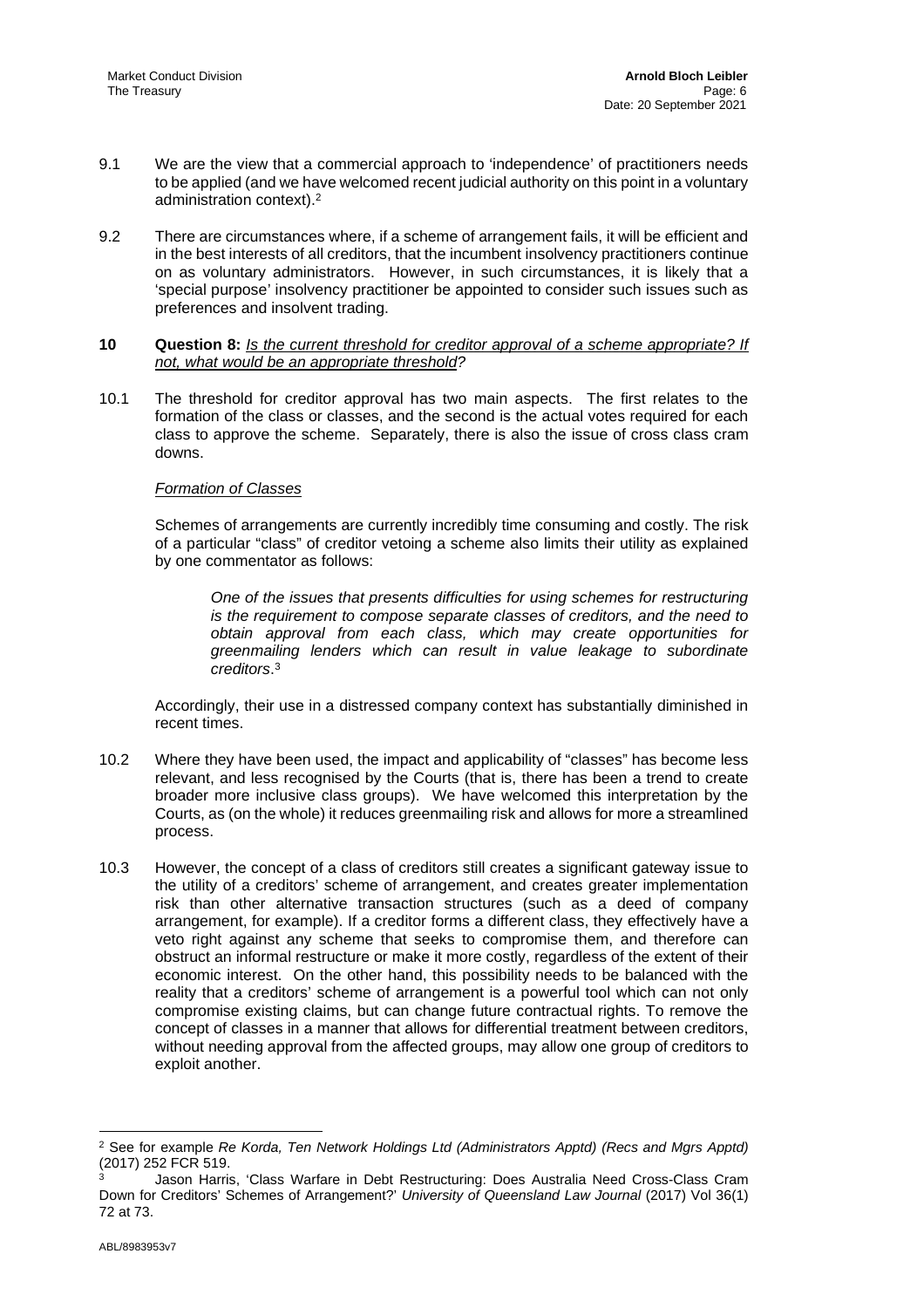10.4 There is also problematic uncertainty in propounding a scheme as to class composition. As explained by Finkelstein J in *Opes Prime*:

> *If a judge is too assiduous in identifying classes, it is possible to end up with any number of classes. In the end, schemes of arrangement are propounded in a business context. The judge should adopt a practical business-like*  approach to the issue, as would the creditors if they were to decide the matter.<sup>4</sup>

10.5 Whilst we think the concept of classes should remain, we are the view they should be limited to two classes (secured creditors and unsecured creditors), given the ultimate protection that all creditors have that the scheme ultimately must be viewed by the Court as fair and reasonable in order to be approved. All votes should be tagged and recorded by person, and the judge can take into account unfair discrimination in the second (approval) hearing by reference to the comparative liquidation return. This reflects the circumstances that apply under voluntary administration law,

# *Voting thresholds*

- 10.6 We are of the view that, in the context of a creditors' scheme, the most important threshold is the value threshold (75% by value), and that the continued inclusion of a "by number" test has the potential to distort the voting within a class. The Court should be empowered to approve a scheme despite the majority (by number) of creditors not approving that scheme, provided:
	- (a) it has been approved by creditors representing 75% or more in value; and
	- (b) the Court considers that the scheme is otherwise fair and reasonable compared to a liquidation counterfactual.
- 10.7 Empowering the Court to intervene in such cases will limit the opportunity for 'out of the money' creditors to prevent a solvent scheme from being implemented.

# *Class cram downs*

- 10.8 When a Company is distressed, it nearly always has seen a value shift from members to creditors (and usually to certain classes of creditors, whether that be secured senior lenders, or bondholders or a mixture of the two). In our view, the creditors whose vote should carry the most weight in a distressed scenario, are those creditors who have a remaining economic interest in the Company.
- 10.9 Accordingly, cross class cram down should also be considered to avoid a separate class that is out of the money 'greenmailing' a restructure. This could be introduced by empowering the Court to approve the scheme despite a class of creditors not approving it where at least one class has voted to approve the scheme and the court considers that the scheme is otherwise fair and reasonable compared to the liquidation counterfactual.
- **11 Question 9**: *Should rescue, or 'debtor-in-possession', finance be considered in the Australian creditors' scheme context?*
- 11.1 A debtor-in-possession finance (**DIP Finance**) regime would further enhance the flexibility and utility of schemes as a restructuring mechanism in Australia.
- 11.2 Given the risks involved to DIP financiers, the potential prejudice to existing creditors, especially secured lenders, and the potential to influence or control the scheme process, any DIP Finance regime should be subject to court approval to avoid abuse and ensure adequate protection to existing creditors. Section 364 of Chapter 11 of the

<sup>4</sup> *Re Opes Prime Stockbroking Ltd* (2009) 179 FCR 20 at [85].